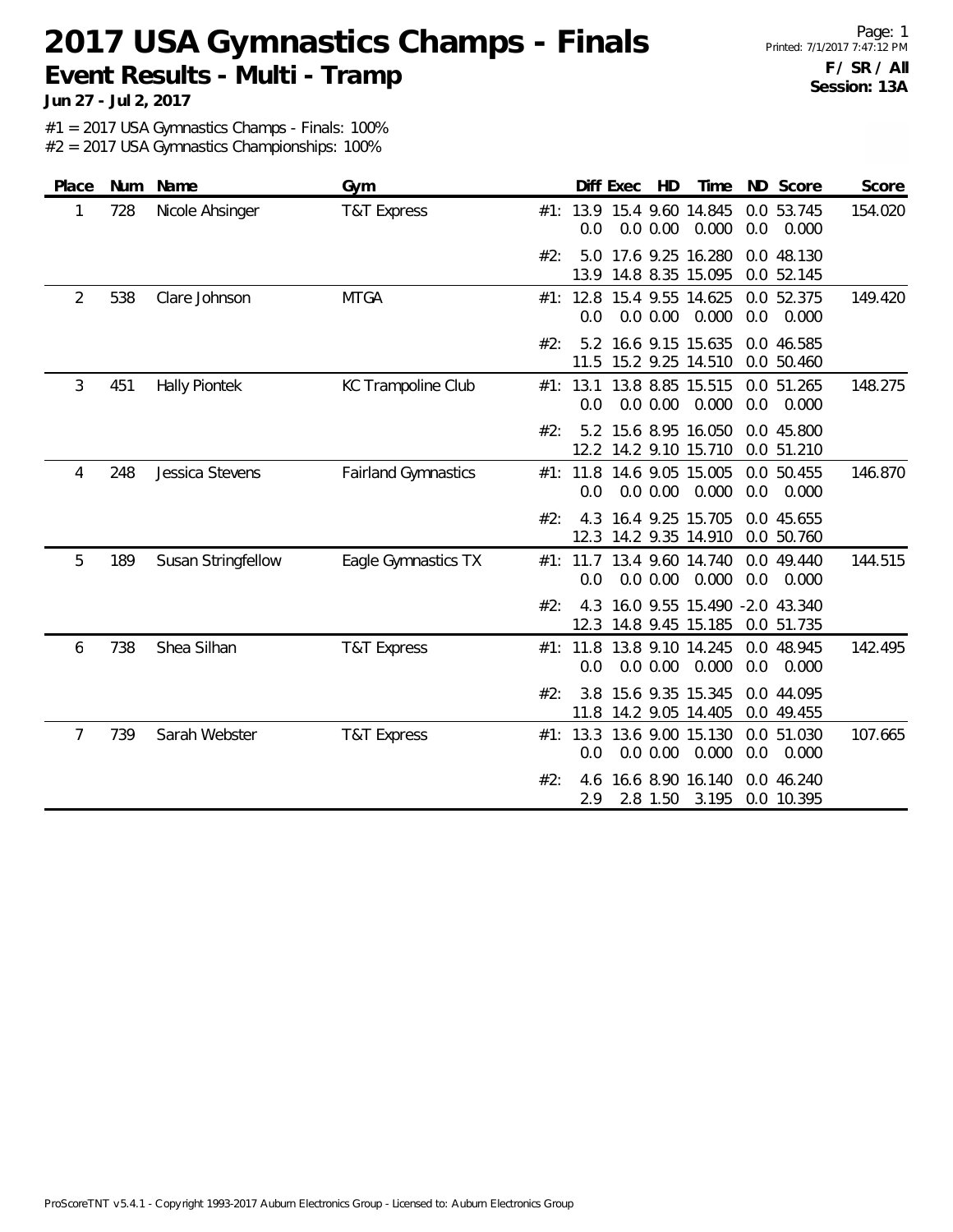**2017 USA Gymnastics Champs - Finals Event Results - Multi - Tramp**

**Jun 27 - Jul 2, 2017**

#1 = 2017 USA Gymnastics Champs - Finals: 100%

| Place          | Num | Name                     | Gym                    |     |                 | Diff Exec | HD          | Time                                              |     | ND Score                 | Score   |
|----------------|-----|--------------------------|------------------------|-----|-----------------|-----------|-------------|---------------------------------------------------|-----|--------------------------|---------|
| 1              | 221 | Jeffrey Gluckstein       | <b>ETA</b>             |     | #1: 15.3<br>0.0 |           | 0.0 0.00    | 16.0 9.40 17.205<br>0.000                         | 0.0 | 0.0 57.905<br>0.000      | 168.735 |
|                |     |                          |                        | #2: | 5.0<br>16.7     |           |             | 19.0 9.45 17.905<br>16.2 9.15 17.425              |     | 0.0 51.355<br>0.0 59.475 |         |
| $\overline{2}$ | 821 | <b>Stewart Pritchard</b> | <b>Ultimate Air</b>    |     | 0.0             |           | 0.0 0.00    | #1: 15.0 15.4 8.65 16.460<br>0.000                | 0.0 | 0.0 55.510<br>0.000      | 161.090 |
|                |     |                          |                        | #2: | 5.4             |           |             | 17.6 9.60 17.675<br>15.0 15.2 8.70 16.405         |     | 0.0 50.275<br>0.0 55.305 |         |
| 3              | 533 | Paul Bretscher           | <b>MTGA</b>            |     | 0.0             |           |             | #1: 15.0 14.4 8.85 15.940<br>$0.0$ $0.00$ $0.000$ | 0.0 | 0.0 54.190<br>0.000      | 158.290 |
|                |     |                          |                        | #2: | 5.8             |           |             | 16.6 9.40 17.145<br>15.0 14.8 9.30 16.055         |     | 0.0 48.945<br>0.0 55.155 |         |
| 4              | 870 | Logan Dooley             | World Elite            |     | 0.0             |           | $0.0\ 0.00$ | #1: 15.8 15.2 8.65 15.985<br>0.000                | 0.0 | 0.0 55.635<br>0.000      | 157.535 |
|                |     |                          |                        | #2: | 5.6             |           |             | 17.8 9.35 16.790<br>12.7 14.8 8.85 16.010         |     | 0.0 49.540<br>0.0 52.360 |         |
| 5              | 871 | Cody Gesuelli            | World Elite            |     | 0.0             |           | 0.0 0.00    | #1: 16.2 14.2 9.15 15.940<br>0.000                | 0.0 | 0.0 55.490<br>0.000      | 156.575 |
|                |     |                          |                        | #2: |                 |           |             | 6.6 14.6 9.35 15.785<br>16.2 13.8 8.90 15.850     |     | 0.0 46.335<br>0.0 54.750 |         |
| 6              | 185 | Isaac Rowley             | Eagle Gymnastics TX    |     | 0.0             |           | 0.0 0.00    | #1: 15.2 15.0 9.20 16.845 -0.2 56.045<br>0.000    | 0.0 | 0.000                    | 155.585 |
|                |     |                          |                        | #2: |                 |           |             | 5.0 17.0 9.00 17.675<br>12.1 13.8 8.65 16.315     |     | 0.0 48.675<br>0.0 50.865 |         |
| $\overline{7}$ | 58  | David Ford               | Airborne Colorado      |     | 0.0             |           |             | #1: 15.0 14.8 8.45 16.625<br>$0.0$ $0.00$ $0.000$ | 0.0 | 0.0 54.875<br>0.000      | 154.190 |
|                |     |                          |                        | #2: | 4.8             |           |             | 18.0 9.60 17.400<br>12.8 13.6 8.05 15.065         |     | 0.0 49.800<br>0.0 49.515 |         |
| 8              | 737 | Aliaksei Shostak         | <b>T&amp;T Express</b> | #1: | 16.5<br>0.0     |           |             | 15.6 8.70 17.230<br>$0.0$ $0.00$ $0.000$          | 0.0 | 0.0 58.030<br>0.000      | 120.985 |
|                |     |                          |                        | #2: | 5.7<br>3.8      |           | 3.4 1.80    | 17.8 8.90 17.975<br>3.580                         |     | 0.0 50.375<br>0.0 12.580 |         |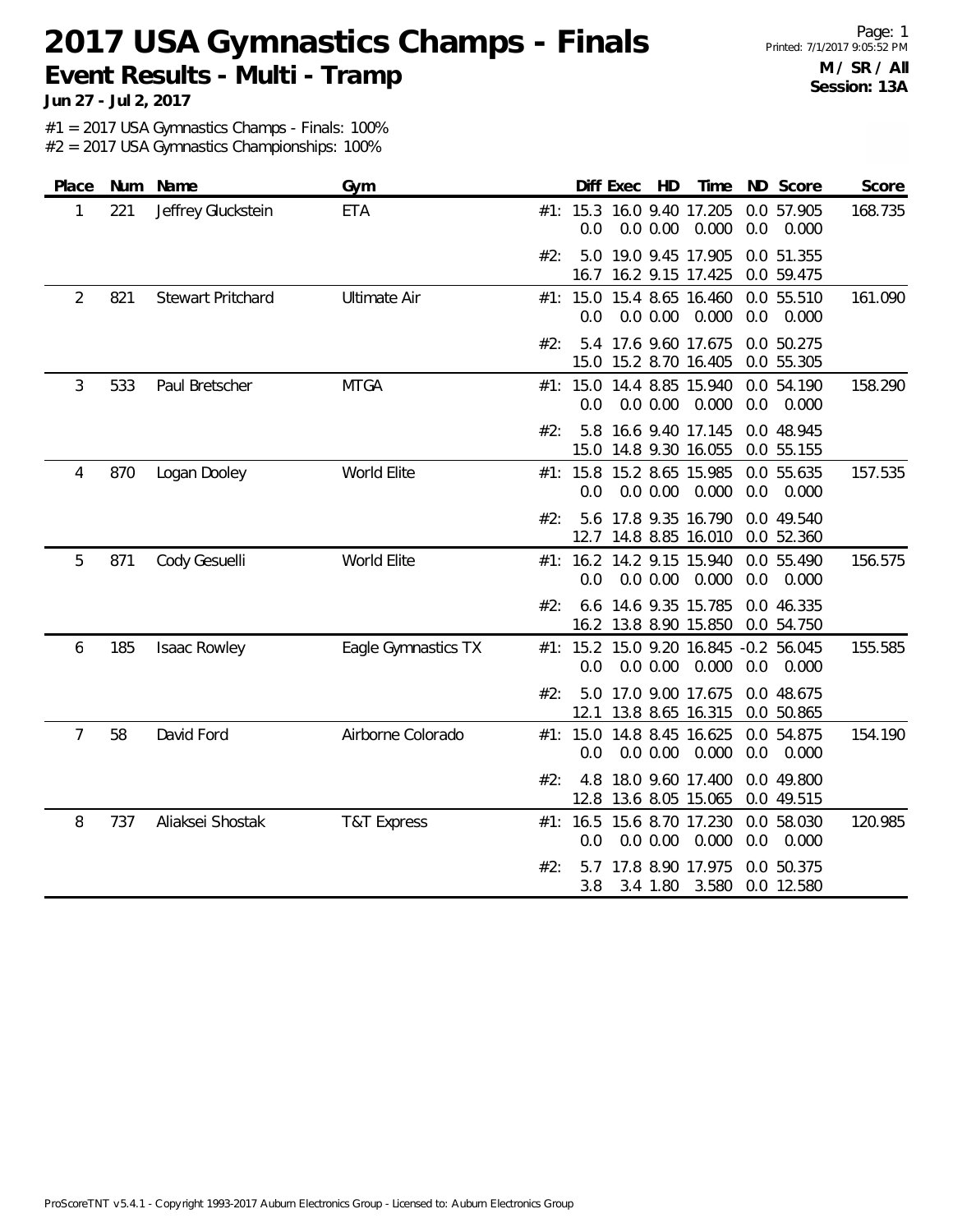**2017 USA Gymnastics Champs - Finals Event Results - Multi - Tumble**

**Jun 27 - Jul 2, 2017**

#1 = 2017 USA Gymnastics Champs - Finals: 100%

| Place | Num | Name                   | Gym                 |     | Diff Exec                  | ND Score                        | Score   |
|-------|-----|------------------------|---------------------|-----|----------------------------|---------------------------------|---------|
| 1     | 208 | Rachel Thevenot        | Elmwood             | #1: | $3.6$ 29.3<br>3.8 28.8     | 0.0 32.900<br>0.0 32.600        | 131.500 |
|       |     |                        |                     | #2: | 27.5<br>6.5<br>27.5<br>4.5 | 0.0 34.000<br>0.0 32.000        |         |
| 2     | 637 | Melissa Doucette       | Roots Gymnastics    | #1: | 27.8<br>3.6<br>4.5 27.3    | 0.0 31.400<br>0.0 31.800        | 126.700 |
|       |     |                        |                     | #2: | 28.2<br>3.6<br>4.5 27.2    | 0.0 31.800<br>0.0 31.700        |         |
| 3     | 880 | <b>Breanne Millard</b> | World Elite         | #1: | 3.4 28.1<br>4.3 26.5       | 0.0 31.500<br>0.0 30.800        | 126.400 |
|       |     |                        |                     | #2: | 3.4 28.5<br>4.5 27.7       | 0.0 31.900<br>0.0 32.200        |         |
| 4     | 174 | Hope Bravo             | Eagle Gymnastics TX | #1: | 26.8<br>3.6<br>4.5 27.9    | 0.0 30.400<br>0.0 32.400        | 121.000 |
|       |     |                        |                     | #2: | 3.6 28.4<br>2.7            | 0.0 32.000<br>26.5 - 3.0 26.200 |         |
| 5     | 852 | Eliza Floisand         | Wasatch             | #1: | 6.5<br>27.4<br>4.5<br>27.6 | 0.0 33.900<br>0.0 32.100        | 120.900 |
|       |     |                        |                     | #2: | 3.9<br>26.2<br>1.9         | 25.9 -3.0 26.800<br>0.0 28.100  |         |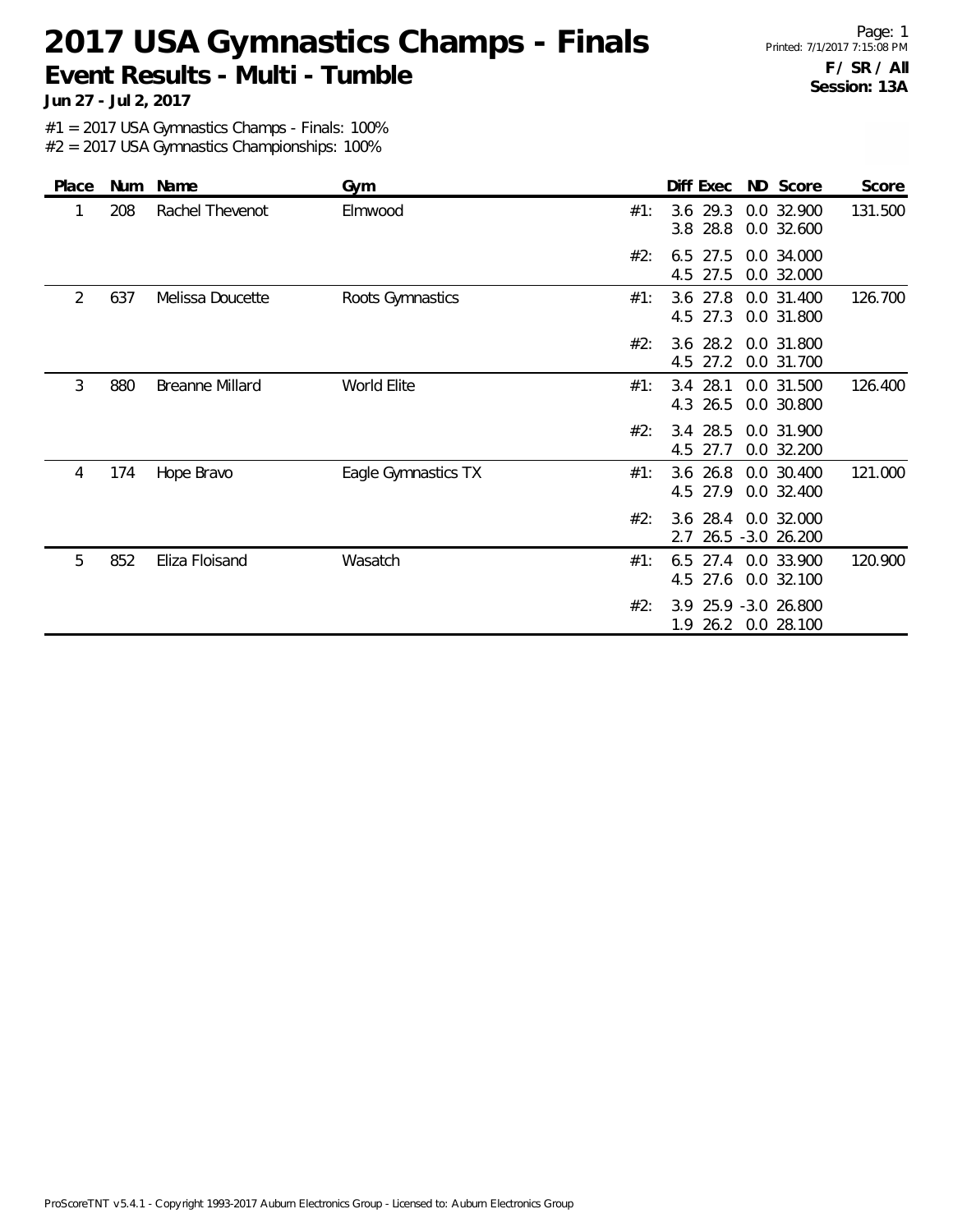**2017 USA Gymnastics Champs - Finals Event Results - Multi - Tumble**

**Jun 27 - Jul 2, 2017**

#1 = 2017 USA Gymnastics Champs - Finals: 100%

| Place          |     | Num Name            | Gym                        | Diff Exec                       | ND Score                                  | Score   |
|----------------|-----|---------------------|----------------------------|---------------------------------|-------------------------------------------|---------|
| 1              | 816 | <b>Austin Nacey</b> | Twiststars                 | 7.4 27.9<br>#1:<br>9.0          | 0.0 35.300<br>28.0<br>0.0 37.000          | 145.400 |
|                |     |                     |                            | 10.0 27.9<br>#2:<br>27.5<br>7.7 | 0.0 37.900<br>0.0 35.200                  |         |
| $\overline{2}$ | 109 | Brandon Krzynefski  | Capital Gymnastics         | 8.6 27.8<br>#1:<br>8.7          | 0.0 36.400<br>28.0<br>0.0 36.700          | 141.300 |
|                |     |                     |                            | #2:<br>27.1<br>8.6              | 7.6 25.5 -0.6 32.500<br>0.0 35.700        |         |
| 3              | 100 | Emilio Lehmer       | Aspire                     | #1:<br>$6.9$ 27.7<br>5.9        | 0.0 34.600<br>27.6<br>0.0 33.500          | 134.400 |
|                |     |                     |                            | #2:<br>5.9<br>26.9<br>6.9       | 26.6<br>0.0 32.500<br>0.0 33.800          |         |
| 4              | 177 | <b>Drew Collins</b> | Eagle Gymnastics TX        | #1:<br>6.1<br>6.5 28.3          | 27.1<br>0.0 33.200<br>0.0 34.800          | 133.800 |
|                |     |                     |                            | #2:<br>5.8 27.2<br>6.3 26.5     | 0.0 33.000<br>0.0 32.800                  |         |
| 5              | 98  | Matthew Hawkins     | Aspire                     | 6.9<br>#1:<br>6.9               | 26.1<br>0.0 33.000<br>28.4<br>0.0 35.300  | 131.400 |
|                |     |                     |                            | #2:<br>5.5<br>6.1               | 25.6<br>0.0 31.100<br>25.9<br>0.0 32.000  |         |
| 6              | 433 | Alex Renkert        | <b>Integrity Athletics</b> | #1:<br>5.1<br>0.0               | 23.0<br>0.0 28.100<br>0.0<br>0.0<br>0.000 | 97.600  |
|                |     |                     |                            | #2:<br>7.7<br>8.5               | 27.1<br>0.0 34.800<br>26.2<br>0.0 34.700  |         |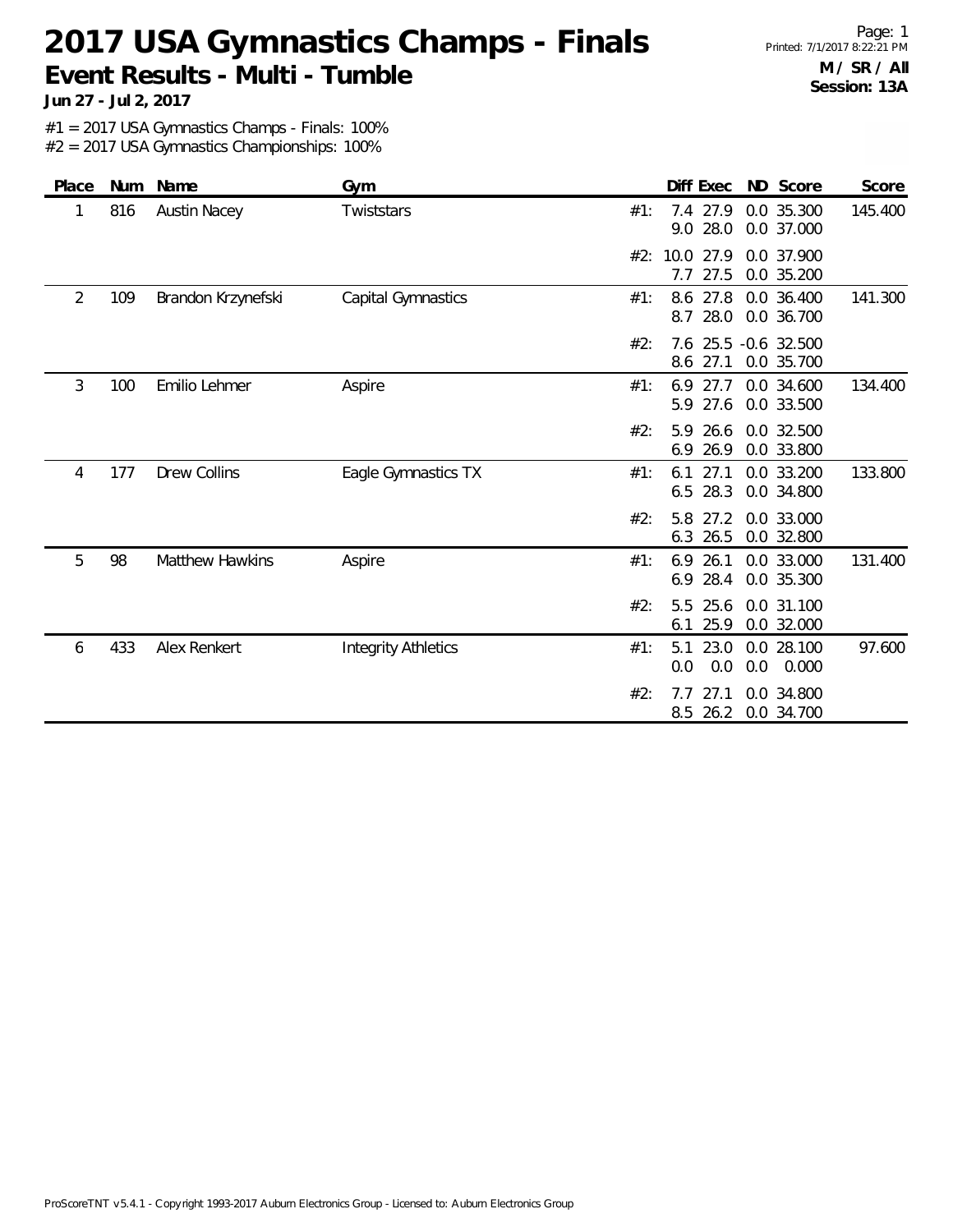## **2017 USA Gymnastics Champs - Finals Event Results - Multi - D-Mini**

Page: 1 Printed: 7/1/2017 9:05:51 PM **F / SR / All Session: 13A**

**Jun 27 - Jul 2, 2017**

#1 = 2017 USA Gymnastics Champs - Finals: 100%

| Place          |     | Num Name             | Gym                        |     | Diff Exec ND Score                                    | Score   |
|----------------|-----|----------------------|----------------------------|-----|-------------------------------------------------------|---------|
| 1              | 873 | Paige Howard         | World Elite                | #1: | 6.8 28.2 -0.3 34.700<br>27.8 0.0 33.800<br>6.0        | 137.700 |
|                |     |                      |                            | #2: | 28.4 - 0.9 34.300<br>6.8<br>28.5<br>0.0 34.900<br>6.4 |         |
| $\overline{2}$ | 437 | Tristan Van Natta    | <b>Integrity Athletics</b> | #1: | 5.6 28.3 -0.9 33.000<br>28.6<br>5.2<br>0.0 33.800     | 135.900 |
|                |     |                      |                            | #2: | 28.3<br>0.0 34.300<br>6.0<br>6.4 28.4<br>0.0 34.800   |         |
| 3              | 451 | <b>Hally Piontek</b> | KC Trampoline Club         | #1: | 6.4 28.2 -0.9 33.700<br>6.4 28.0 -0.9 33.500          | 134.700 |
|                |     |                      |                            | #2: | 27.9 -0.9 33.800<br>6.8<br>6.4 28.2 -0.9 33.700       |         |
| 4              | 582 | Kristle Lowell       | One World Gymnastics       | #1: | 6.8 27.7 -1.2 33.300<br>6.8 27.9 -0.3 34.400          | 134.100 |
|                |     |                      |                            | #2: | 28.1 -0.9 34.000<br>6.8<br>6.8 26.8 -1.2 32.400       |         |
| 5              | 322 | Michiko Sharpe       | Gymagic                    | #1: | 27.7 0.0 33.300<br>5.6<br>5.6 27.8<br>0.0 33.400      | 132.700 |
|                |     |                      |                            | #2: | 6.0 27.8 0.0 33.800<br>5.6 27.5 -0.9 32.200           |         |
| 6              | 862 | Kellyn Euhus         | Wight Tumble Academy       | #1: | 6.4 27.4 -0.9 32.900<br>6.0 27.7 -0.3 33.400          | 130.700 |
|                |     |                      |                            | #2: | 26.7 -1.5 29.600<br>4.4<br>28.4 0.0 34.800<br>6.4     |         |
| 7              | 787 | Kelly Keitel         | <b>Top Star</b>            | #1: | 2.4 19.7 -0.3 21.800<br>2.7 27.6 0.0 30.300           | 117.500 |
|                |     |                      |                            | #2: | 5.2 27.5<br>0.0 32.700<br>5.2 27.5<br>0.0 32.700      |         |
| 8              | 597 | Lacey Jenkins        | Phoenix Elite              | #1: | 0.0<br>0.0<br>0.0<br>0.000<br>4.8 27.3<br>0.0 32.100  | 95.400  |
|                |     |                      |                            | #2: | 0.0 34.100<br>27.7<br>6.4<br>2.4 27.1 -0.3 29.200     |         |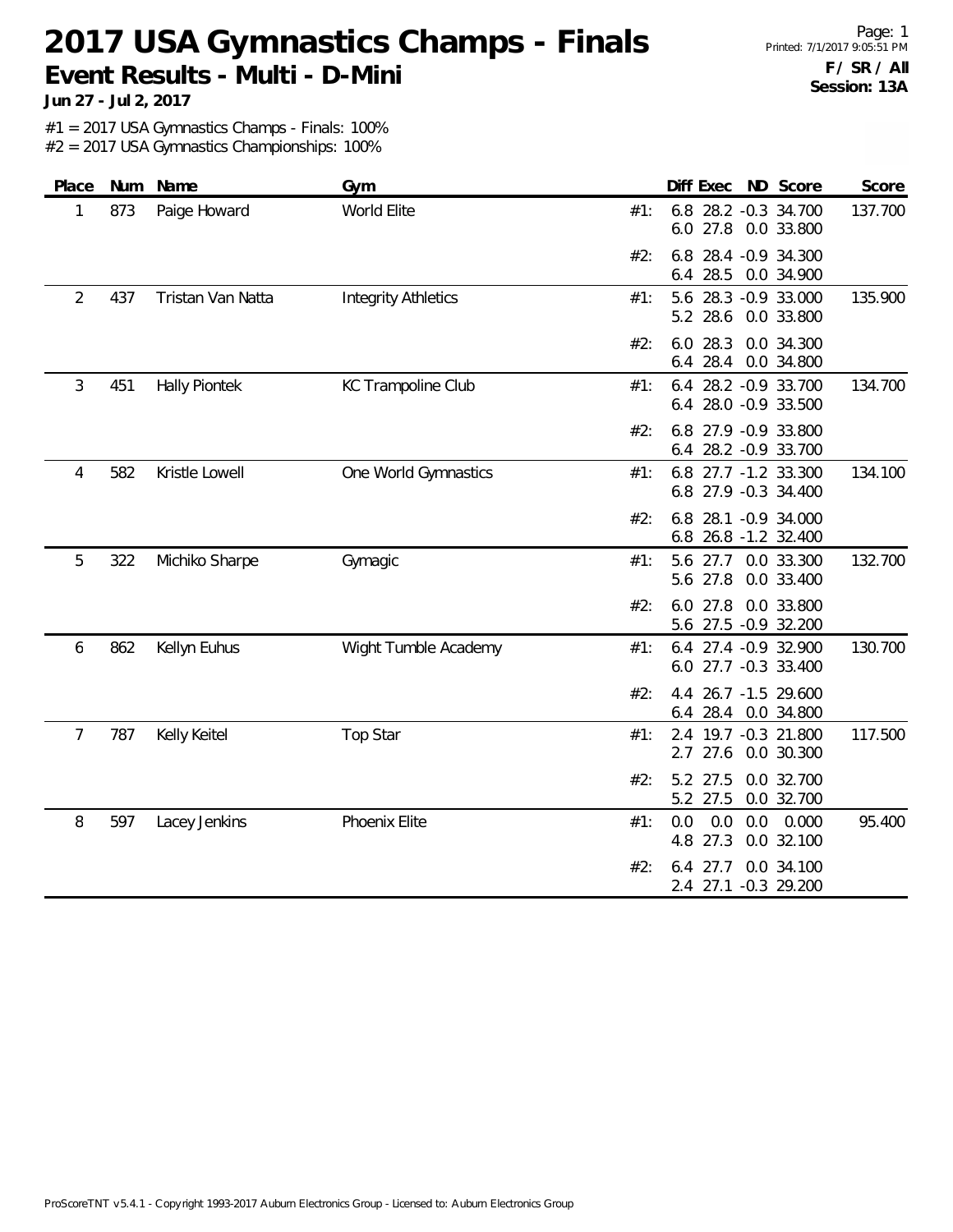**2017 USA Gymnastics Champs - Finals Event Results - Multi - D-Mini**

Page: 1 Printed: 7/1/2017 7:15:10 PM **M / SR / All Session: 13A**

**Jun 27 - Jul 2, 2017**

#1 = 2017 USA Gymnastics Champs - Finals: 100%

#2 = 2017 USA Gymnastics Championships: 100% **Place Num Name Gym Diff Exec ND Score Score**

| 433 | Alex Renkert        | <b>Integrity Athletics</b> | 9.6 28.3 0.0 37.900<br>148.700<br>#1:<br>7.6 28.0 -0.3 35.300           |
|-----|---------------------|----------------------------|-------------------------------------------------------------------------|
|     |                     |                            | 9.2 28.8<br>0.0 38.000<br>#2:<br>8.9<br>28.6<br>0.0 37.500              |
| 816 | <b>Austin Nacey</b> | Twiststars                 | 28.5<br>0.0 38.600<br>147.700<br>#1: 10.1<br>9.6 27.6 -0.9 36.300       |
|     |                     |                            | 7.6 28.7 -0.9 35.400<br>#2:<br>28.9 0.0 37.400<br>8.5                   |
| 461 | <b>Trey Katz</b>    | <b>KPTC</b>                | 9.6 27.9<br>0.0 37.500<br>145.700<br>#1:<br>8.5 28.2<br>0.0 36.700      |
|     |                     |                            | 7.2 29.2 0.0 36.400<br>#2:<br>7.6 28.4 -0.9 35.100                      |
| 90  | CJ Rhoades          | <b>Amplify Gymnastics</b>  | 6.8 27.2 -1.5 32.500<br>136.600<br>#1:<br>5.1 27.5 0.0 32.600           |
|     |                     |                            | 8.4 28.6 0.0 37.000<br>#2:<br>8.1 27.6 -1.2 34.500                      |
| 147 | Nicholas Melloni    | <b>Dulles Gymnastics</b>   | 127.600<br>6.0 27.4 -1.2 32.200<br>#1:<br>4.3 27.2 -0.3 31.200          |
|     |                     |                            | 28.0 0.0 34.000<br>#2:<br>6.0<br>7.2 24.8 -1.8 30.200                   |
| 471 | Malik DePasquale    | Legacy T&T                 | 125.200<br>3.2 19.9 0.0 23.100<br>#1:<br>8.1<br>28.0 -0.3 35.800        |
|     |                     |                            | 8.2 28.4 -0.9 35.700<br>#2:<br>6.8 25.3 -1.5 30.600                     |
| 98  | Matthew Hawkins     | Aspire                     | 106.800<br>7.6 27.4 -0.3 34.700<br>#1:<br>0.0<br>0.0<br>0.0<br>0.000    |
|     |                     |                            | 8.8<br>28.4 -0.3 36.900<br>#2:<br>8.4 27.7 -0.9 35.200                  |
| 245 | Wolfgang Fanestiel  | <b>Fairland Gymnastics</b> | 91.000<br>3.2 19.6 -0.3 22.500<br>#1:<br>$0.0\quad 0.0$<br>0.000<br>0.0 |
|     |                     |                            | 7.2 27.9 -0.3 34.800<br>#2:<br>5.6 28.4 -0.3 33.700                     |
|     |                     |                            |                                                                         |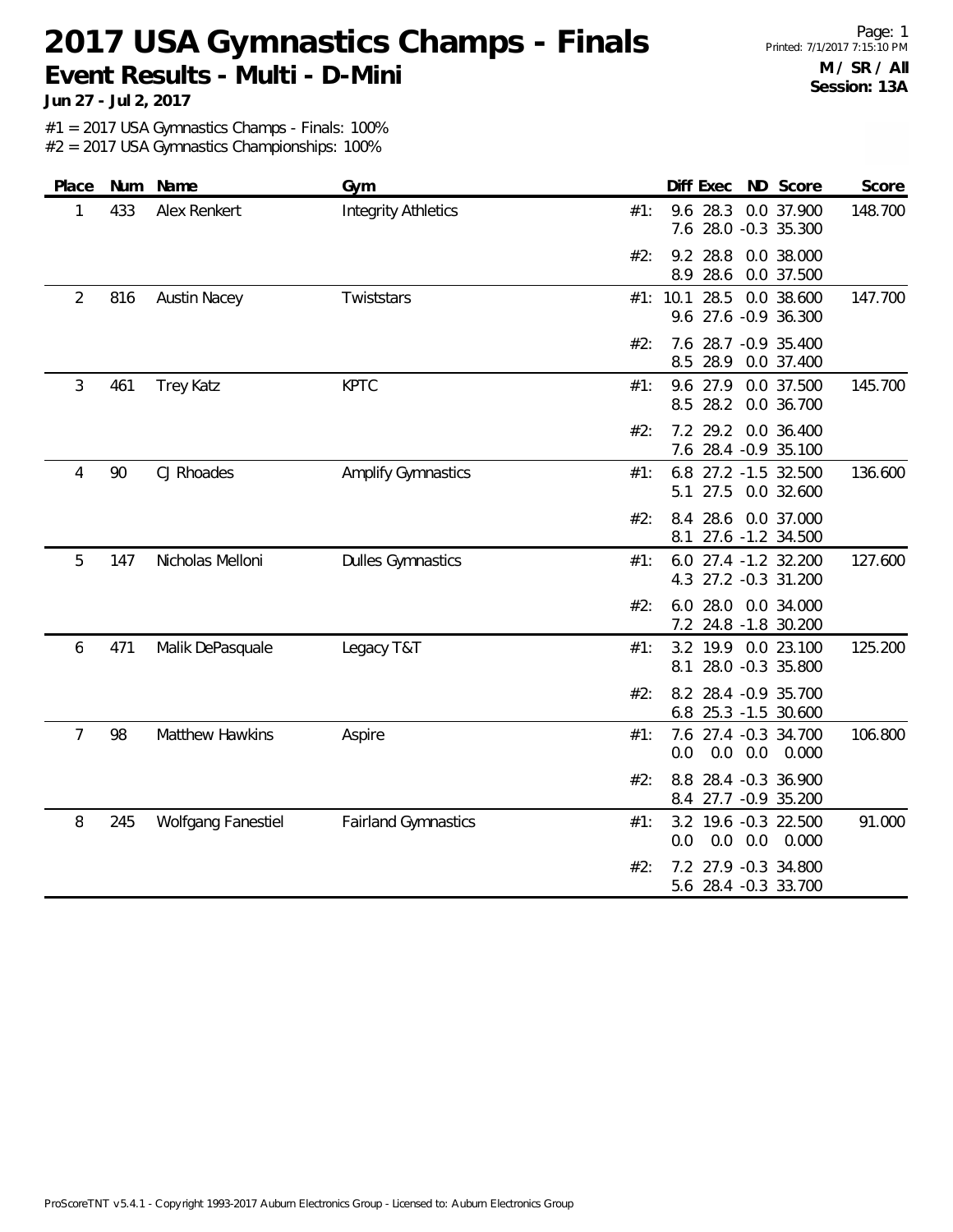## **2017 USA Gymnastics Champions - Finals Event Results - Multi - Synch**

Page: 1 Printed: 6/27/2017 6:48 PM **F / SR / All Session: All**

**Jun 27 - Jul 2, 2017**

#1 = 2017 USA Gymnastics Championships: 100%

| Place |      | Num Name               | Gym                        |     |                           |                                   | Diff Exec HD            | Sync         |     | ND Score                          | Score   |
|-------|------|------------------------|----------------------------|-----|---------------------------|-----------------------------------|-------------------------|--------------|-----|-----------------------------------|---------|
|       | 3227 | Ahsinger - Johnson     | T&T Express                | #1: | 4.0                       | 16.7 0.00<br>11.8 15.4 0.00       |                         | 17.2<br>14.0 |     | 0.0 37.900<br>0.0 41.200          | 120.300 |
|       |      |                        |                            | #2: | 0.0                       | 7.2 16.6 0.00                     | $0.0\,0.00$             | 0.0          | 0.0 | 17.4 0.0 41.200<br>0.000          |         |
| 2     | 4648 | Stringfellow - Webster | T&T Express                | #1: |                           | 4.8 15.8 0.00<br>11.8 14.0 0.00   |                         | 12.0<br>12.8 |     | 0.0 32.600<br>0.0 38.600          | 106.900 |
|       |      |                        |                            |     | #2: 10.7 13.2 0.00<br>0.0 |                                   | $0.0\,0.00$             | 11.8<br>0.0  | 0.0 | 0.0 35.700<br>0.000               |         |
| 3     | 4355 | Piontek - Stevens      | <b>Fairland Gymnastics</b> | #1: |                           | 3.6 16.2 0.00<br>$9.2$ $9.7$ 0.00 |                         |              |     | 15.6 0.0 35.400<br>9.2 0.0 28.100 | 93.400  |
|       |      |                        |                            | #2: | 9.2<br>0.0                |                                   | 9.9 0.00<br>$0.0\,0.00$ | 10.8<br>0.0  | 0.0 | 0.0 29.900<br>0.000               |         |